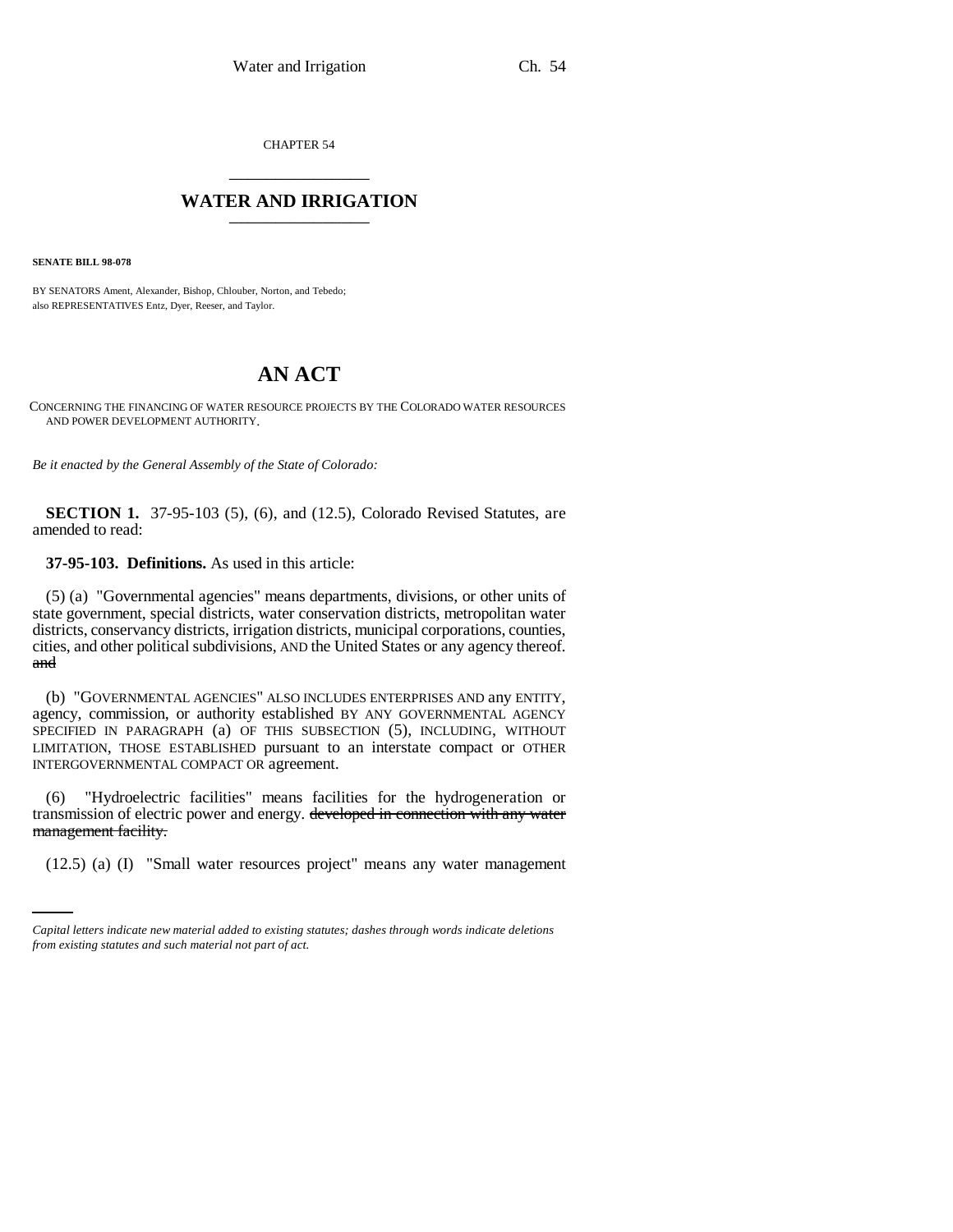## Ch. 54 Water and Irrigation

facility or hydroelectric facility financed in whole or in part by the authority, the construction cost of which is estimated by the authority, on or prior to the date of issuance of the first series of bonds or notes therefor, to be no more than ten TWENTY-FIVE million dollars.

(II) For the purpose of this subsection  $(12.5)$ , "construction cost" means the cost of ALL COSTS RELATED TO AND INCURRED IN CONNECTION WITH THE PROJECT, INCLUDING, WITHOUT LIMITATION, ALL COSTS OF:

(A) PLANNING, design, AND engineering;

(B) ENVIRONMENTAL REVIEW, DOCUMENTATION, AND MITIGATION;

(C) Physical construction;

(D) Financing;

(E) Financing reserves;

(F) Interest during construction;

(G) ACQUISITION OF LAND AND WATER RIGHTS; AND

(H) ALL direct AND INDIRECT expenses of the authority and site acquisition AND OTHER GOVERNMENTAL AGENCIES INVOLVED IN THE PROJECT.

(b) The definition of construction cost does not include the cost of planning, environmental documentation, water rights, or mitigation costs, and such costs shall be at the expense of the sponsoring governmental agency.

(c) No more than one-fourth of the total amount of the authority's cash or investments on hand on January 1 of each year shall be utilized at any one time during that year in connection with the issuance of bonds to finance small water resource projects. The authority shall utilize no more than eight million nine hundred seventy thousand dollars of its cash or investments at any one time between January 1, 1989, and January 1, 1994, in connection with the issuance of bonds to finance small water resources projects.

**SECTION 2.** 37-95-107 (8), Colorado Revised Statutes, is amended to read:

**37-95-107. Study of proposed projects - authorization thereof.** (8) The provisions of this section shall not apply to any small water resources project; except that, before IN THE CASE OF any small water resources project which THAT consists of or includes raw water diversion or storage facilities, can receive consideration for financing by the board, the BOARD SHALL PROMPTLY FORWARD A COPY OF THE PROJECT LOAN APPLICATION TO THE Colorado water conservation board must first review a project summary for such small water resources project and promptly forward its recommendation concerning the project or the portion thereof which includes raw water facilities to the authority's board of directors. Such project summary shall include a description of the project and the needs and purposes it will serve, the determination of technical feasibility, an estimate of project costs, and the